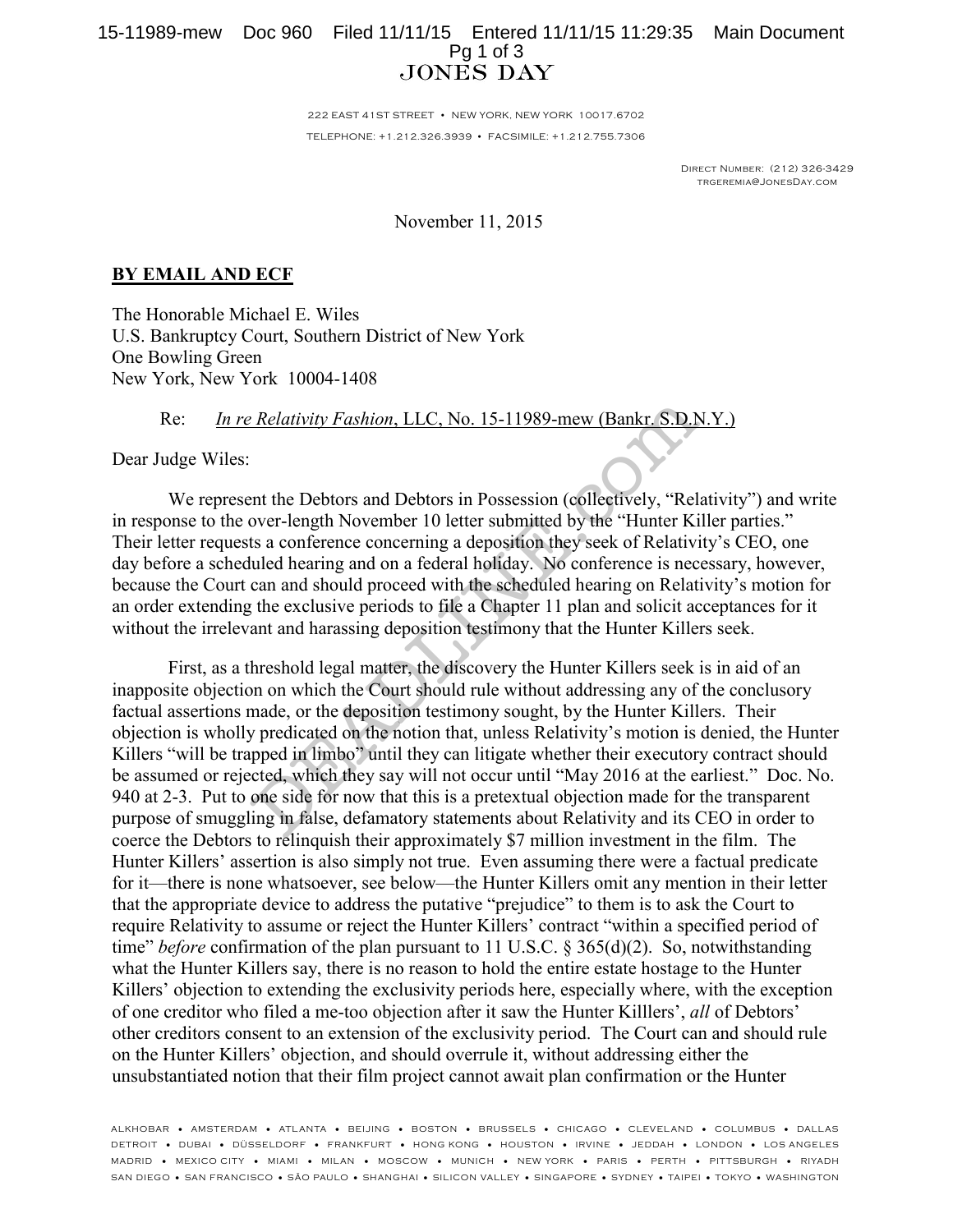Killers' outrageous, irrelevant slurs concerning Relativity's financial condition for the past three years and their speculation about Relativity's prospective financial condition post bankruptcy.

Second, even assuming this were the proper procedural context to rule on the purported urgency of assuming or rejecting Hunter Killers' executory contract—and it is not—there is no factual basis for the Hunter Killers' sought-after discovery. The Hunter Killers' objection is, at bottom, predicated on the notion that their film project will fail if they have to wait for the ordinary period of time to determine assumption or rejection of executory contracts. Again, the remedy for that is to invoke § 365(d)(2), but the Hunter Killers also do not establish a *single fact* in support of their theory. In particular, the Hunter Killers highlight in their letter that "known movie star Gerard Butler[] has indicated he cannot and will not wait that long [until May 2016] to make the film." Hunter Killers' 11/10/15 Ltr. at 4; *see also* Doc. No. at 9 (where the Hunter Killers say, somewhat differently, that Mr. Butler "is committed only for a limited availability period"). More generally, the Hunter Killers assert that other "critical elements"—about which they are vague—they have purportedly lined up will dissipate if assumption or rejection of their contract has to await plan confirmation. *See* Doc. No. 940 at 9; *see also id.* at 2 (the film will "be incapable of being produced" if they have to wait). *None of this is supported with any evidence, though*. It is all just unsubstantiated, conclusory assertions by Hunter Killers' lawyers in their brief. Thus, even assuming that the narrative the Hunter Killers have assembled were apposite as a legal matter—and it is not—there is no reason for the Court to address the second speculative piece of this contrived narrative concerning Relativity's purported wherewithal to exit bankruptcy. There is, accordingly, no basis for distracting the Debtors and their counsel during this busy time with an irrelevant deposition of their CEO. Instead, the Court should rule on whether, under the applicable factor test and for the reasons asserted in Relativity's motion, Relativity has satisfied its burden to show good cause to extend the exclusivity periods. Transferred Kirl 10/13 Ltd. 4, see also Doc. too. at 9 (what differently, that Mr. Butler "is committed only for a 1 (m) and the meaningly, the Hunter Killers assert that other "critical elements hey have purportedly line

Third, the Court should not allow for the Hunter Killers to distract Relativity and its CEO from the important, time-intensive business of seeking to reorganize the Debtors' businesses. Mr. Kavanaugh and Relativity's staff and counsel are hard at work lining up the elements necessary to successfully reorganize and have made significant progress, as set out in the motion. It is well-established that senior-level executives, and especially a CEO, are afforded an "additional layer of protection" against their depositions being taken. In determining whether to allow it, the Court should consider the "likelihood that the individual possesses relevant knowledge, whether another source could provide identical information, and the potential disruption of business." *Scott v. Chipotle Mexican Grill, Inc.*, 306 F.R.D. 120, 122 (S.D.N.Y. 2015). The Hunter Killers have not even remotely engaged this analysis or given the Court any facts to undertake it. Instead, they regurgitate wholly speculative, baseless, and designedly inflammatory *allegations* made by another Relativity creditor in a state court lawsuit—a creditor who is not, importantly, objecting to Relativity's motion to extend the exclusivity periods.

The deposition of the Debtors' CEO that the Hunter Killers seek would be a distracting sideshow. The Court can and should rule on their meritless, inapposite objection—and should overrule it—without reaching any of the irrelevant, speculative factual issues asserted in their motion. This "emergency" discovery is not necessary or relevant, and should not be allowed.